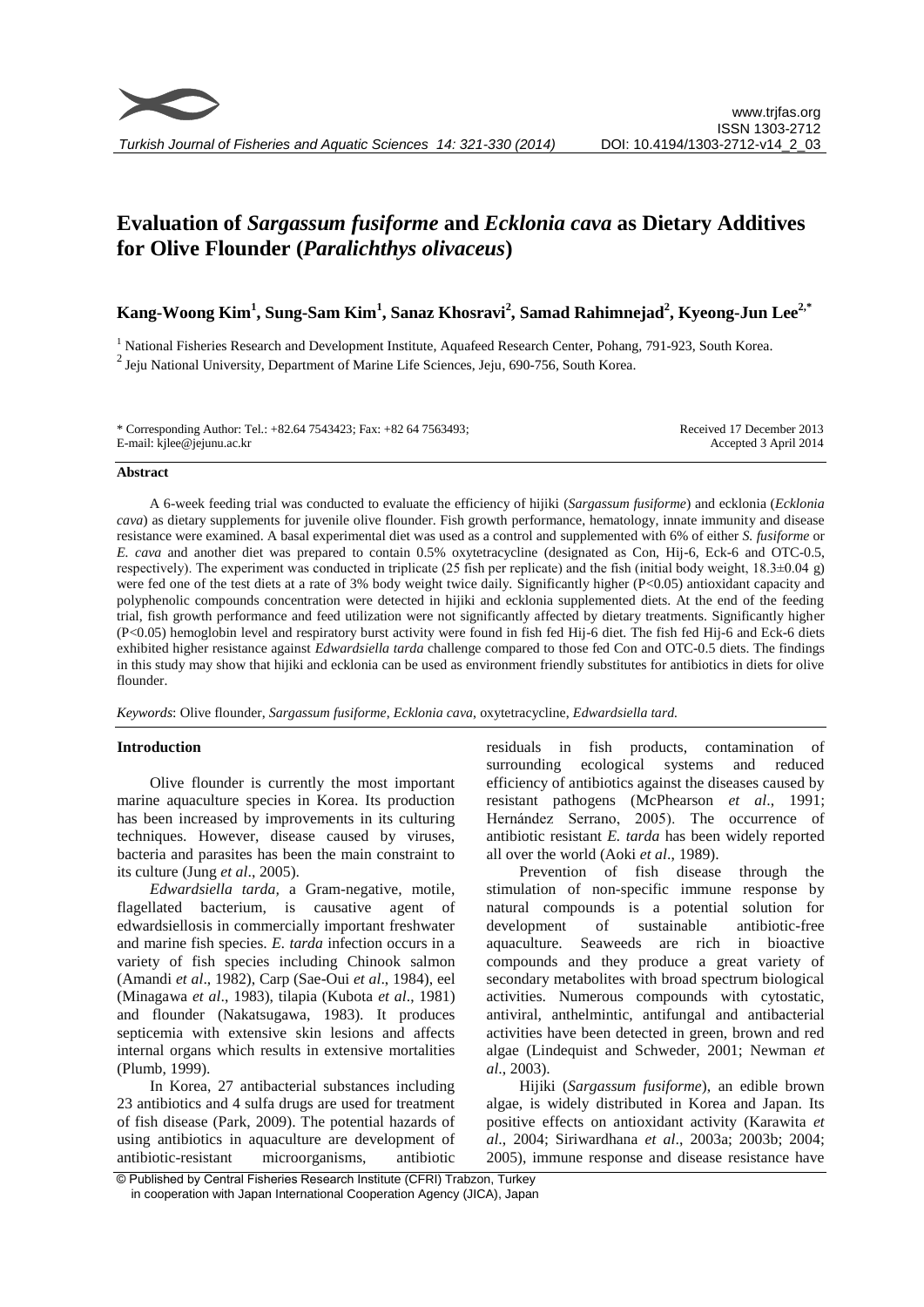been reported in human (Shan *et al*., 1999), mice (Liu *et al*., 1997; Okai *et al*., 1997; 1998) and fish (Pham *et al*., 2006). The kelp Ecklonia (*Ecklonia cava*), a brown marine algae, is distributed in temperate coastal zone of Korean peninsula and generally forms highly persistent populations in clear waters (Kang *et al*., 2001). *E. cava* has been widely used for production of fucoidan which is well-known as an antitumor, anticoagulant and antithrombin polysaccharide (Takashi *et al*., 1999; 2000). Also, its antioxidant (Kim *et al*., 2004; Heo *et al*., 2003; 2005) and cytoprotective (Kang *et al*., 2005) activities have been reported.

There is little available information on the use of these two marine algae in fish species. Therefore, a feeding trial was carried out to examine their efficiency as candidates for antibiotic replacement in diets for olive flounder.

# **Materials and Methods**

#### **Experimental Diets**

Formulation and proximate composition of the experimental diets are presented in Table 1. A basal diet was used as a control and three experimental diets were prepared by supplementing 6% *S. fusiforme* or *E. cava* and 0.5% oxytetracycline (designated as Con, Hij-6, Eck-6 and OTC-0.5, respectively). Proximate composition of dietary ingredients is given in Table 2. All the diets were formulated to be isonitrogenous (50% crude protein) and isocaloric (17.2 MJ/kg). The energy content of diets was calculated by using values of 16.7 KJ/g of carbohydrate and protein, and 37.7 KJ/g of fat (Lee and Putnam, 1973). All dry ingredients were thoroughly mixed and after addition of squid liver oil and 30% double distilled water extruded through a meat chopper machine (SMC-12,

**Table 1.** Formulation and proximate composition of the experimental diets (% DM)

|                              |      | Diets            |       |         |
|------------------------------|------|------------------|-------|---------|
| Ingredients                  | Con  | $Hii-6$          | Eck-6 | OTC-0.5 |
| White fish meal              | 54.0 | 54.0             | 54.0  | 54.0    |
| Soybean meal                 | 5.0  | 5.0              | 5.0   | 5.0     |
| Corn gluten meal             | 5.0  | 4.5              | 4.5   | 5.0     |
| Wheat flour                  | 9.0  | 6.0              | 6.0   | 9.0     |
| Yeast                        | 2.0  | 2.0              | 2.0   | 2.0     |
| Starch                       | 14.0 | 14.0             | 14.0  | 14.0    |
| Hijiki powder <sup>1</sup>   | 0.0  | 6.0              | 0.0   | 0.0     |
| Ecklonia powder <sup>2</sup> | 0.0  | 0.0 <sub>1</sub> | 6.0   | 0.0     |
| Oxytetracline <sup>3</sup>   | 0.0  | $0.0\,$          | 0.0   | 0.5     |
| Mineral mix <sup>4</sup>     | 1.0  | 1.0              | 1.0   | 1.0     |
| Vitamin mix <sup>3</sup>     | 1.0  | 1.0              | 1.0   | 1.0     |
| Squid liver oil              | 7.0  | 6.5              | 6.5   | 7.0     |
| Cellulose                    | 2.0  | $0.0\,$          | 0.0   | 1.5     |
| Proximate composition (% DM) |      |                  |       |         |
| Dry matter                   | 91.4 | 91.8             | 91.5  | 91.7    |
| Protein                      | 49.4 | 49.4             | 49.6  | 49.6    |
| Lipid                        | 10.9 | 10.3             | 10.9  | 10.8    |
| Ash                          | 10.7 | 13.3             | 11.5  | 11.0    |
| Gross energy, MJ/kg DM       | 17.4 | 17.6             | 17.7  | 17.5    |

<sup>1,2</sup> Hijiki and Ecklonia were provided by Professor Y.J. Jeon, Faculty of Applied Science, College of Ocean Science, Jeju National University, Jeju, Korea.

<sup>3</sup> Oxytetracycline hydrochloride (min. 95%), Sigma.

<sup>4</sup>Mineral premix (g/kg of mixture): MgSO<sub>4</sub>.7H<sub>2</sub>O, 80.0; NaH<sub>2</sub>PO<sub>4</sub>.2H<sub>2</sub>O, 370.0; KCl, 130.0; Ferric citrate, 40.0; ZnSO<sub>4</sub>.7H<sub>2</sub>O, 20.0; Calactate, 356.5; CuCl<sub>2</sub>, 0.2; AlCl<sub>3</sub>. 6H<sub>2</sub>O, 0.15; Na<sub>2</sub>Se<sub>2</sub>O<sub>3</sub>, 0.01; MnSO<sub>4</sub>.H<sub>2</sub>O, 2.0; CoCl<sub>2</sub>.6H<sub>2</sub>O, 1.0.

<sup>5</sup>Vitamin premix (g/kg of mixture): L-ascorbic acid monophosphate, 100.0; DL-α tocopheryl acetate, 20.0; thiamin hydrochloride, 4.0; riboflavin, 4.4; pyridoxine hydrochloride, 4.0; niacin, 30.0;  $_{\rm D}$ -pantothenic acid hemicalcium salt, 14.5; myo-inositol, 40.0;  $_{\rm D}$ -biotin, 0.2; folic acid, 0.48; menadione, 0.2; retinyl acetate, 1.0; cholecalficerol, 0.05; cyanocobalamin, 0.01.

**Table 2.** Proximate composition of dietary ingredients used in the experimental diets (DM%)

| Ingredients      | Moisture | Protein | Lipid | NFE <sup>1</sup> | Ash   |  |
|------------------|----------|---------|-------|------------------|-------|--|
| White fish meal  | 8.72     | 68.33   | 8.56  | 0.32             | 14.07 |  |
| Soybean meal     | 11.68    | 46.91   | 2.52  | 36.44            | 6.54  |  |
| Corn gluten meal | 9.50     | 61.70   | 1.03  | 26.59            | 1.18  |  |
| Yeast            | 5.49     | 42.15   | 0.49  | 46.25            | 5.62  |  |
| Hijiki           | 8.91     | 17.07   | 0.58  | 57.92            | 15.52 |  |
| Ecklonia         | 5.3      | 14.10   | 0.99  | 79.34            | 0.27  |  |

<sup>1</sup> Nitrogen Free Extracts =  $100 - (Moisture% + CP% + Lipid% + Ash% )$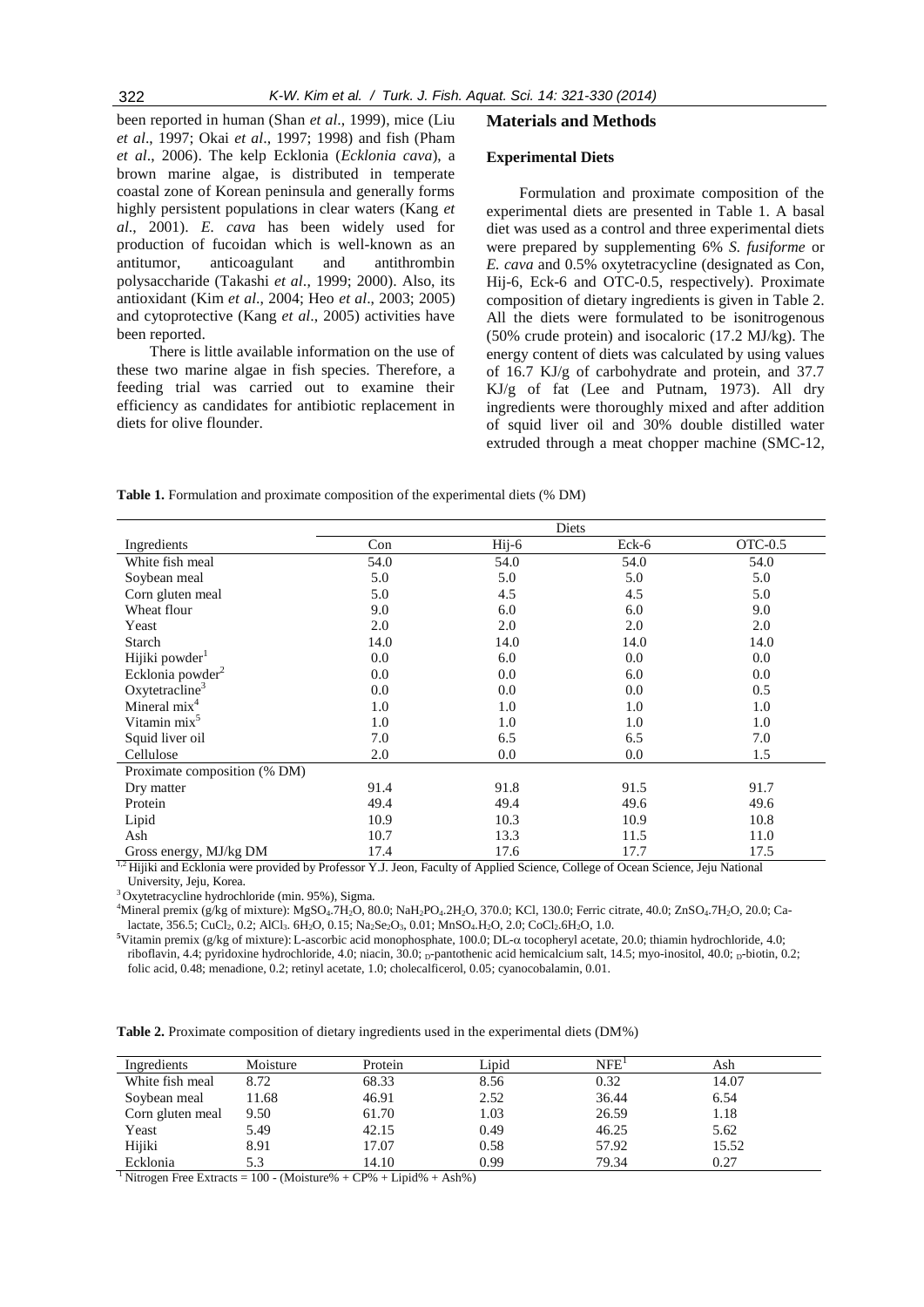Kuposlice, Busan, Korea) with a 3 mm diameter die. The pellets were crushed into desirable particle sizes subsequently and stored at –20°C until used.

# **Experimental Fish and Feeding Trial**

Olive flounder were transported from a private hatchery (Chang-Hae Fisheries Co.) to Marine and Environmental Research Institute (Jeju National University, South Korea). All the fish were fed a commercial diet for two weeks to be acclimated to the experimental facilities and condition. Three hundred fish (initial body weight,  $18.3 \pm 0.04$  g) were randomly distributed into twelve tanks of 100 L capacity (25 fish per tank) in a flow through system and supplied with sand filtered seawater at a flow rate of 3 L/min. Triplicate groups of fish were fed one of the test diets at a feeding rate of 3% body weight twice daily (8:00 and 18:00) for 6 weeks. Fish growth was measured every two weeks and feeding rate was adjusted accordingly. All the fish were fasted for 24 h prior to weighing or sampling. Water temperature varied from 16 to 20°C according to the natural fluctuations in sea water temperature and photoperiod was fixed on a 12 h light:12 h dark cycle. Dissolved oxygen, pH, nitrate and salinity of each tank were measured every two weeks (6.6±0.2 mg/L, 7.9±0.4, 6.3±0.4 mg/L and 33.2±0.7‰, respectively).

#### **Sample Collection and Analysis**

At the beginning and the end of the feeding trial, all the fish in each tank were bulk-weighed, counted and their total and fork length were measured for calculation of growth parameters including weight gain (WG), feed conversion ratio (FCR), protein efficiency ratio (PER), feed intake (FI), condition factor (CF) and survival through the following formulas:

 $WG = [(final body weight - initial body weight) /$ initial body weight  $\times$  100]

 $FCR = dry$  feed fed / wet weight gain

PER= wet weight gain / total protein given

 $FI = dry$  feed consumed (g) / body weight (g)

 $CF = (body weight / fork length<sup>3</sup>) \times 100$ 

At the end of the feeding trial, three fish per tank (nine fish per treatment) were randomly captured, anesthetized in tricaine methanesulfonate (MS-222, Sigma, St.Louis, MO, USA) solution (100 ppm) and blood samples were collected from caudal vein using heparinized syringes for analyses of hematocrit, hemoglobin and respiratory burst activity. The same fish were used for determination of organosomatic indices including hepatosomatic index (HSI = [liver weight / body weight]  $\times$  100) and viscerosomatic index (VSI = [viscera weight / body weight]  $\times$  100). Also, nine fish per tank (27 fish per treatment) were randomly captured and stored at  $-20^{\circ}$ C for analyses of whole-body proximate composition and liver DPPH radical scavenging activity.

Hematocrit was determined by microhematocrit method (Brown, 1980) and the hemoglobin concentration was determined using an automated blood analyzer (SLIM, SEAC Inc., Florence, Italy). The respiratory burst activity was measured by nitro blue tetrazolium (NBT) assay described by Anderson and Siwicki (1995). Briefly, blood and 0.2% NBT were mixed in equal proportion (1:1) and incubated for 30 min at room temperature. Then 50 µl of the mixture was taken out and dispensed in glass tubes. Finally, one ml of dimethyl formaldehyde (Sigma, USA) was added, centrifuged at 2000×g for 5 min and the optical density of supernatant was measured at 540 nm using spectrophotometer (Genesys 10 UV, Rochester, NY, USA). Dimethyl formaldehyde was used as blank.

Diets and whole-body samples were freeze-dried and finely ground using a grinder. Analyses of moisture and ash contents were performed by the standard procedures (AOAC 1995). Crude protein was measured by using automatic Kjeltec Analyzer Unit 2300 (FossTecator, Höganäs, Sweden) and crude lipid was determined using Soxhlet Extraction System C-SH6 (Korea).

Antioxidant activity of the experimental diets and fish liver were measured using 1,1-diphenyl-2 picrylhydrazyl (DPPH) radical scavenging assay described by Brand-Williams (1995) with some modifications. Two gram of samples was homogenized in 20 ml aqueous methanol (80%) at a ratio of 1:4 (whole liver: aqueous methanol) for 1 min using a homogenizer (X-120, Heidolph, Schwabach, Germany). The homogenates were centrifuged (5000 rpm, 4°C, 10 min) and the supernatants were filtered through a 0.45 μm syringe filter (Whatman Inc., Clifton, NJ, USA) prior to the assay. One hundred  $\mu$ L of the filtered extract was pipetted into a 1.5 mL cuvette, then 900 μl of DPPH methanolic solution (100 μm) was added to obtain a final volume of 1 ml. The absorbance of the mixture was measured at 517 nm with 1 min intervals for 10 min using a spectrophotometer (Genesys 10 UV, Rochester, NY, USA). The antioxidant activity of the extract against the DPPH radicals was calculated as percent inhibition:

Percent inhibition =  $[(A_0-A_s)/A_0] \times 100$ 

where  $A_0$  and  $A_s$  are the absorbance of the sample at 0 and S min, respectively.

The total polyphenolic compounds concentration of the experimental diets was measured by a colorimetric method described by Skerget *et al*. (2005) with some modifications. Briefly, one gram of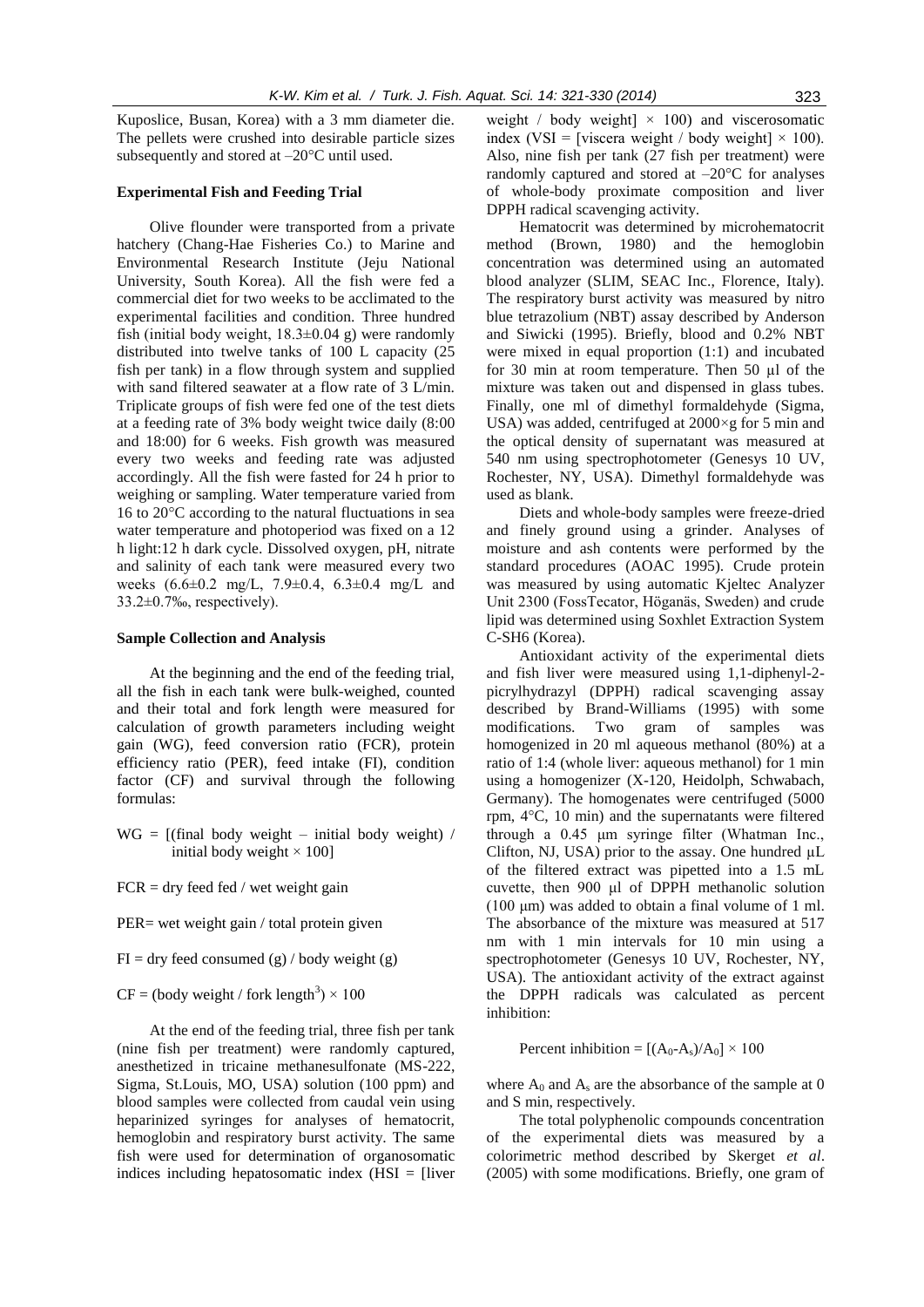each diet was extracted with 250 ml methanol for 2 h at 40°C. The extracts were cooled and filtered through a 0.45 µm syringe filter (Whatman Inc., Clifton, NJ, USA). Folin-Ciocalteu reagent (0.2 N) (Sigma - Aldrich, Switzerland) of 2.5 ml was added to the filtered solution and incubated for 5 min at room temperature. Then 2 ml of  $\text{Na}_2\text{CO}_3$  solution (75 g/L) was added and the mixture was incubated for 5 min at 50°C. After being cooled, the absorbance of the samples was read at 760 nm using spectrophotometer (Genesys 10 UV, Rochester, NY, USA). The results were expressed as gram of gallic acid per kg of dry diet.

#### **Bacterial Challenge**

At the end of the feeding trial, 10 fish from each tank (30 fish/treatment) were randomly captured and subjected to bacterial challenge. *E. tarda* (ATCC 15947, Korea Collection for Type Cultures) was used as pathogenic agent (provided by the Marine Microbiology Laboratory of Jeju National University). The bacterium, originally isolated from diseased olive flounder, was cultured in 10 mL BHI broth (Difco, Detroit, MI, USA) with 1.5% NaCl and incubated with shaking for 24 h at 37 °C. Bacterial growth was measured at an optical density of 700 nm followed by plate counting in BHI-NaCl. The isolated bacteria were identified using the API 20E commercial identification kit (BioMérieux, Marcy l'Etoile, France). The fish were injected intraperitoneally with 1 ml of *E. tarda* suspension containing  $3\times10^8$  CFU/ml. The bacterium concentration was determined by plate counting on BHI agar. The pathogenic concentration of the bacterium was determined by a preliminary experiment using the same size of fish. After injection, the fish were stocked in 12 plastic tanks of 65 L capacity and their mortality was monitored and recorded twice daily for 15 days. The cause of death was inspected by the clinical symptoms.

#### **Statistical Analysis**

Data were subjected to one-way analysis of variance (ANOVA) in SPSS version 11.0 (SPSS Inc., Chicago, IL, USA). The significant differences between group means were compared using Duncan's multiple test at the  $5\%$  level of significance (P<0.05). The Data are presented as mean  $\pm$  standard deviations (SD). The percentage data were arcsine transformed before the ANOVA analysis.

# **Results**

Fish growth performance and feed utilization were not significantly influenced by dietary treatments (Table 3); however fish fed hijiki and ecklonia containing diets showed higher growth rates (over 70% weight gain) compared to the control group (65%). The fish survival rate varied from 84 to 92% without significant differences among dietary treatments.

Whole-body lipid content was significantly (P<0.05) increased in fish fed Eck-6 diet compared to the control group and the lowest level was found in

**Table 3.** Growth performance and organosomatic indices of olive flounder (initial body eight, 18.3±0.02) fed the experimental diets for 6 weeks

| Item                     |                 |                 | Diets           |                 |
|--------------------------|-----------------|-----------------|-----------------|-----------------|
|                          | Con             | $Hii - 6$       | Eck-6           | OTC-0.5         |
| Final body weight (g)    | $30.3 \pm 0.4$  | $31.5 \pm 0.7$  | $31.8 \pm 1.0$  | $31.3 \pm 1.2$  |
| Weight gain $(\%)$       | $65.7 \pm 2.2$  | $72.1 \pm 3.5$  | $73.8 \pm 6.0$  | $70.8 \pm 6.3$  |
| Feed conversion ratio    | $1.62 \pm 0.03$ | $1.49 \pm 0.06$ | $1.48 \pm 0.21$ | $1.32 \pm 0.07$ |
| Protein efficiency ratio | $1.28 \pm 0.03$ | $1.39 \pm 0.06$ | $1.42 \pm 0.20$ | $1.35 \pm 0.06$ |
| Feed intake $(g/g B W)$  | $19.46 \pm 0.2$ | $19.66 \pm 0.2$ | $19.87 \pm 1.2$ | $19.93 \pm 1.0$ |
| Condition factor         | $1.02 \pm 0.10$ | $1.06 \pm 0.07$ | $1.03 \pm 0.03$ | $1.14 \pm 0.05$ |
| Hepatosomatic index      | $2.06 \pm 0.39$ | $2.09 \pm 0.27$ | $1.77 \pm 0.21$ | $1.91 \pm 0.55$ |
| Viscerosomatic index     | $3.56 \pm 0.32$ | $3.41 \pm 0.44$ | $3.06\pm0.29$   | $3.11 \pm 0.10$ |
| Survival (%)             | $92.0 \pm 8.0$  | $88.0 \pm 10.6$ | $84.0 \pm 4.0$  | $92.0 \pm 10.6$ |

Values are presented as mean±SD. The lack of superscript letter indicates no significant differences among treatments.

**Table 4.** Whole-body composition of olive flounder fed the experimental diets for 6 weeks

|                 | Diets           |                       |                            |                 |
|-----------------|-----------------|-----------------------|----------------------------|-----------------|
|                 | Con             | Hii-6                 | Eck-6                      | $OTC-0.5$       |
| Moisture $(\%)$ | $73.9 \pm 1.0$  | $73.6 \pm 1.0$        | $74.4 \pm 0.4$             | $74.0 \pm 1.1$  |
| Protein $(\%)$  | $18.2 \pm 0.7$  | $18.1 \pm 0.8$        | $17.3 \pm 0.5$             | $18.3 \pm 0.6$  |
| Lipid $(\%)$    | $2.1 \pm 0.1^b$ | $2.1 \pm 0.1^{\rm b}$ | $2.6 \pm 0.2$ <sup>c</sup> | $1.7 \pm 0.0^a$ |
| Ash $(\%)$      | $3.7 \pm 0.3$   | $3.4\pm 0.5$          | $3.5 \pm 0.3$              | $3.5 \pm 0.4$   |

Values are presented as mean $\pm$ SD. Values in the same row having different superscript letters are significantly different (P<0.05). The lack of superscript letter indicates no significant differences among treatments.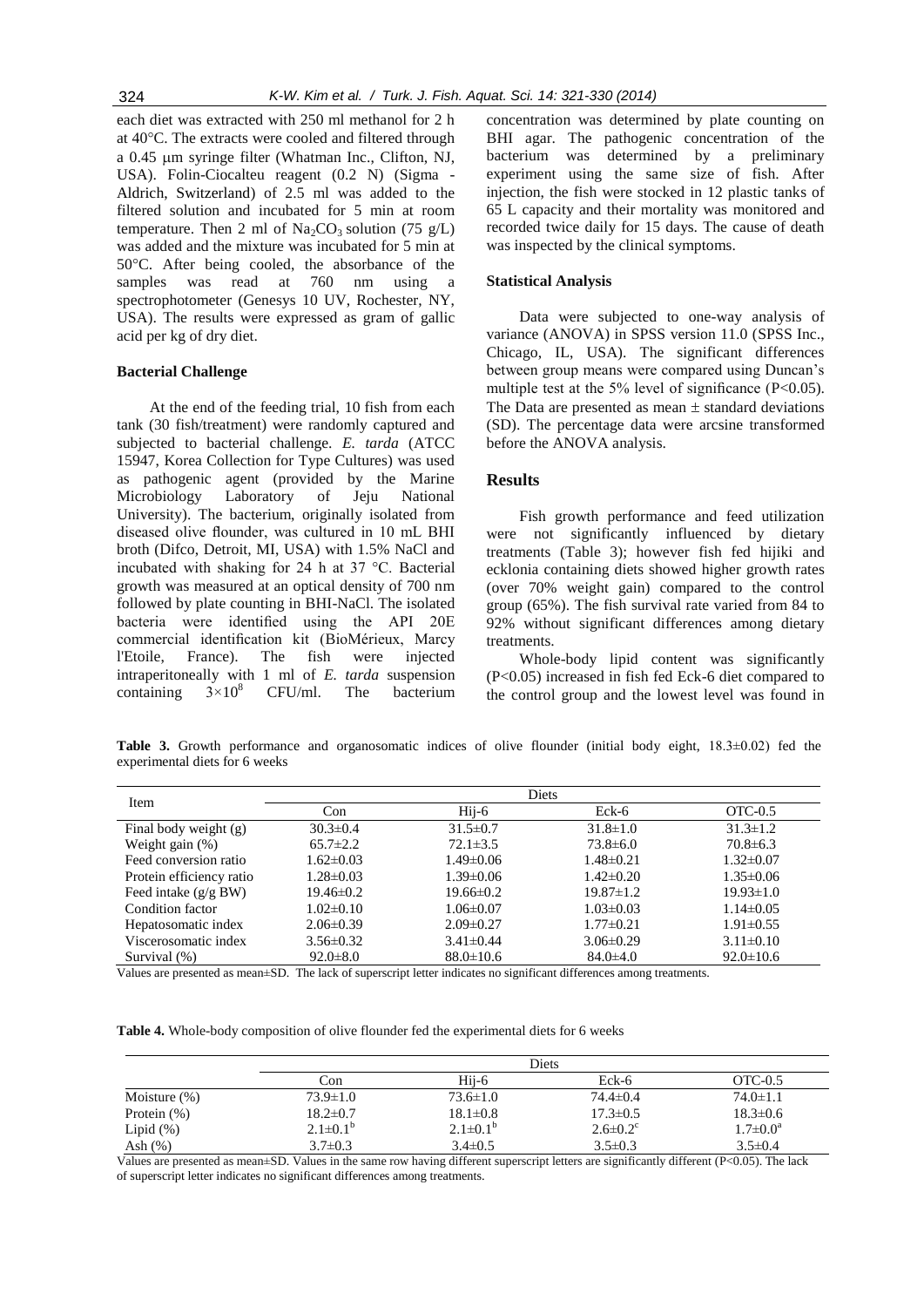**Table 5.** Hematological parameters of olive flounder fed the experimental diets for 6 weeks

|                        |                             | Diets                       |                     |                     |  |
|------------------------|-----------------------------|-----------------------------|---------------------|---------------------|--|
|                        | ∴on                         | Hii-6                       | Eck-6               | OTC-0.5             |  |
| Hemoglobin $\pm$ g/dL) | $3.97 \pm 0.9^{\mathrm{a}}$ | $5.79 \pm 0.7$ <sup>0</sup> | $4.24 \pm 0.6^{ab}$ | $4.49 \pm 1.2^{ab}$ |  |
| Hematocrit $\pm\%$ )   | $22.3 \pm 2.8$              | $22.0 \pm 1.3$              | $21.8 \pm 1.8$      | $25.2 \pm 1.3$      |  |

Values are presented as mean±SD. Values in the same row having different superscript letters are significantly different ±P<0.05). The *lack of superscript letter* indicates *no significant* differences among treatments.



**Experimental diets** 

Figure 1. Antioxidant capacity of the experimental diets and liver of olive flounder fed the experimental diets for 6 weeks. Values are presented as mean  $\pm$ SD. Bars with different letters are significantly different (P<0.05)

fish fed OTC-0.5 diet (Table 4). Whole-body protein, moisture and ash contents did not significantly differ among treatments.

The fish fed the Hij-6 diet exhibited significantly higher hemoglobin concentration than those fed the control diet (Table 5). Significantly higher respiratory burst activity was found in fish offered the Hij-6 diet (Figure 2b).

Significantly higher DPPH free radical scavenging activity (Figure 1) and total polyphenolic compounds (Figure 2a) concentration were found in hijiki and ecklonia containing diets. However, this was not result in higher liver DPPH free radical scavenging activity (Figure 1).

During the 15 days of challenge test the first fish mortality was observed on the fourth day after injection where the fish fed the Con and OTC-0.5 diets showed lower disease resistance compared to those fed the hijiki and ecklonia containing diets (Figure 3). However, at the end of the challenge test no significant differences were found among the experimental groups.

#### **Discussion**

Polyphenols are well known as potent natural antioxidants and are widely distributed in plants including marine algae (Bravo, 1998). The antioxidant activity of *S. fusiforme* has been reported by several authors (Siriwardhana *et al*., 2003a, 2003b;

2005; Jang *et al*., 2005). The positive correlation between radical scavenging activity and polyphenolic compounds concentration of *S. fusiforme* has demonstrated that these natural bioactive materials are involved in antioxidant activity of this algae species (Siriwardhana *et al*., 2003a, 2003b, 2005; Karawita *et al*., 2005). Also, recent data from our laboratory indicated free radical scavenging activity of *E. cava*  (Kim and Lee, 2008) and the level of activity corresponded to dietary polyphenolic compounds concentration. In the present study, significantly higher DPPH radical scavenging activities were found in Eck-6 and Hij-6 diets and positively correlated with dietary polyphenolic compounds concentration. The differences in free radical scavenging activity of various seaweed extracts is suggested to be due to the variation in phenolic content and/or presence of different types of polyphenolic compounds even in the same algae species (Siriwardhana *et al*., 2003a, 2003b).

The results of growth performance and feed utilization did not show any significant differences among experimental groups. Nevertheless, higher performances were obtained by supplementations of hijiki and ecklonia to the diet. This is in agreement with the results of our previous study where positive effects of hijiki were found on growth performance of olive flounder (Pham *et al*., 2006).

Inclusion of ecklonia in the diet resulted in a higher whole-body lipid content. Similarly, Güroy *et*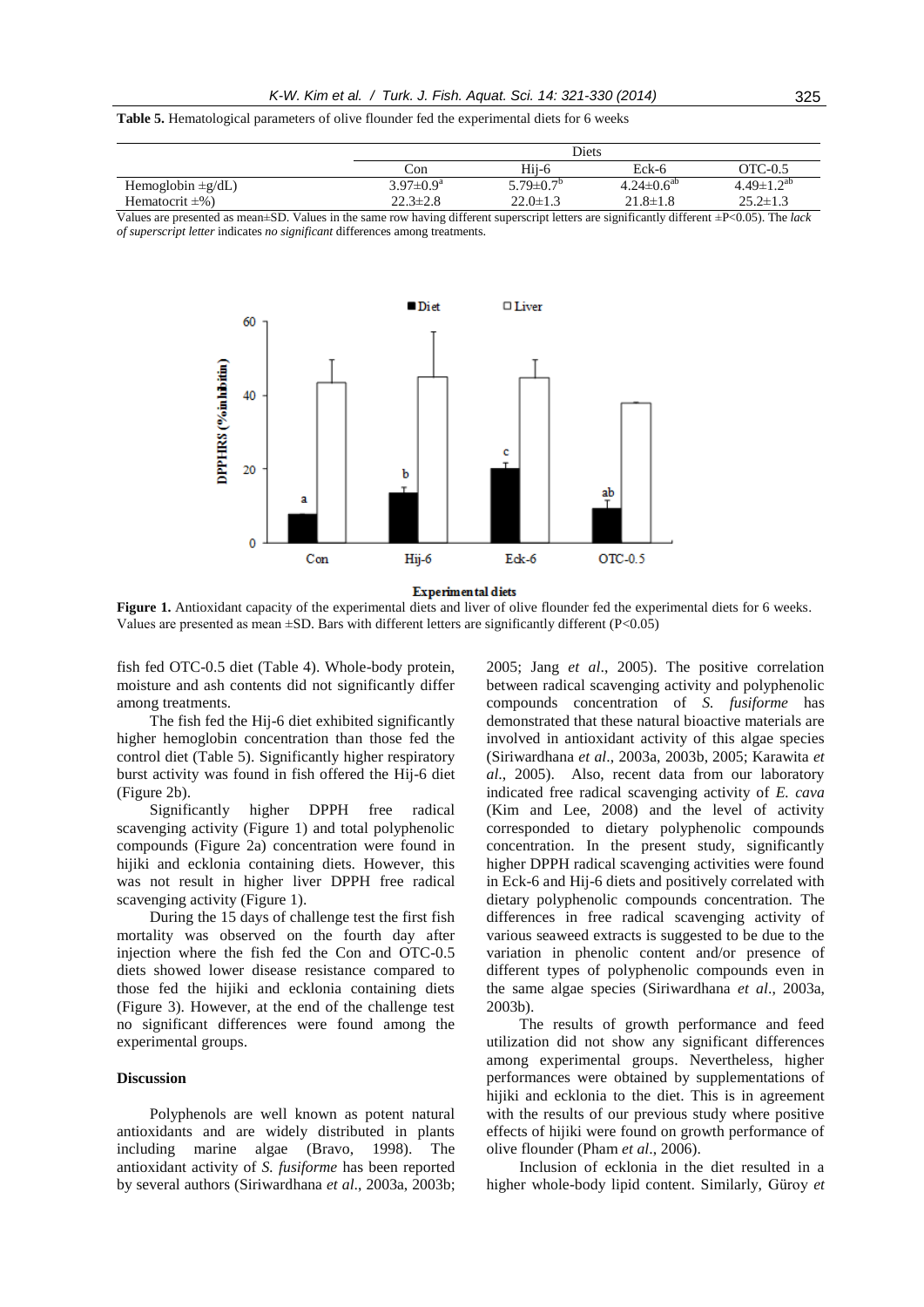

**Figure 2.** Total polyphenolic compounds concentration of the experimental diets (a) and NBT activity (b) of olive flounder fed the experimental diets for 6 weeks. Values are mean of three replicates. Bars with different letters are significantly different (P<0.05).



**Figure 3.** Survival rate of olive flounder fed the experimental diets after challenge with *E. tarda.*

*al*. (2007) found a significant increase in whole-body lipid of Nile tilapia fed Cystoseira containing diet. It has been demonstrated that lipid metabolism in fish is affected by dietary supplementation of algae meal (Nakagawa, 2010). However, it seems that the effect of algae meal on fish carcass composition is related to their nutritional value and dietary inclusion level. The other influencing factors are fish species, size, age

and experimental protocol (Diler *et al*., 2007; Ergün *et al*., 2008; Dantagnan *et al*., 2009; Güroy *et al*., 2007).

Phagocytes including neutrophils and macrophages are considered as important cellular components of non-specific immune response and play an important role in the host defense against invading pathogens by producing reactive oxygen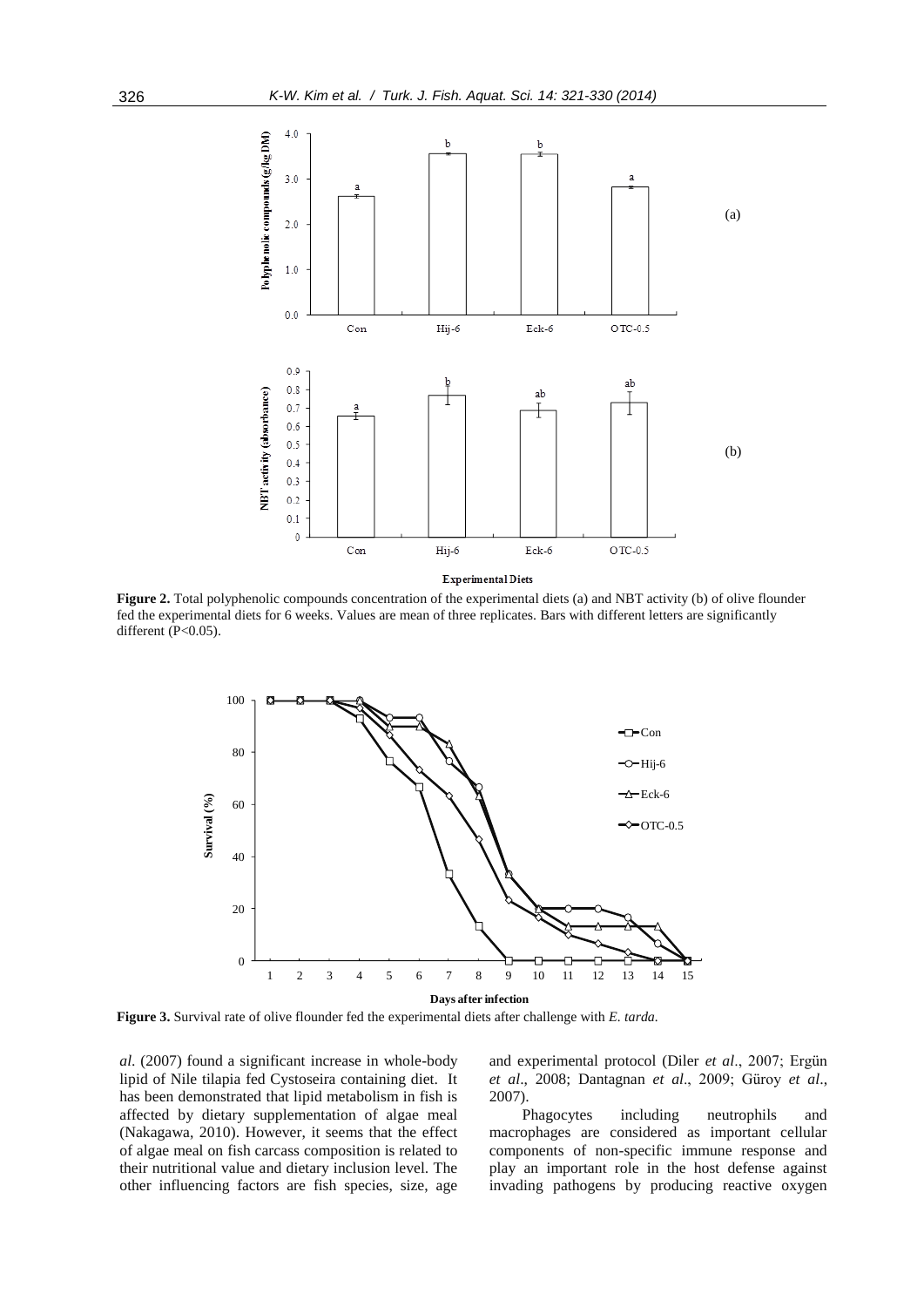intermediates known as respiratory burst activity (Whyte, 2007). It has been demonstrated that this metabolic event can be modulated by various bioactive compounds with immunomodulating activity (Castro *et al*., 2004). There is growing evidence that many edible and inedible types of seaweeds possess biologically active immunemodulators (Okai *et al*., 1998; Shan *et al*., 1999; Castro *et al*., 2004; Leiro *et al*., 2007).

In the present study, significantly higher respiratory burst activity was found in fish fed hijiki containing diet. This finding is in agreement with the results of the study by Pham *et al*. (2006) where the mean number of activated neutrophils, measured by NBT assay, was significantly increased by dietary supplementation of *S. fusiforme*. Similarly, Song *et al*. (2011) found the significant increase of respiratory burst, myeloperoxidase and lysozyme activities in parrot fish fed a *S. fusiforme* containing diet and dietary supplementation of *E. cava* resulted in a higher lysozyme activity. Also, the results of a study by Ahn *et al*. (2008) showed that an enzymatic extract from *E. cava* can enhance the proliferation of splenocytes and increase the number of lymphocytes, monocytes and granulocytes in mice.

Castro *et al*. (2004) examined the effects of eight different seaweed species on respiratory burst activity of turbot (*Psetta maxima* L.) phagocytes *in vitro*. They suggested that polysaccharides are most likely responsible for the immunomodulatory activity of the tested species. In agreement to this, Leiro *et al*. (2007) indicated that several RAW264.7 murine macrophage activities can be efficiently induced by *U. rigida* acidic sulphated polysaccharides, and the sulphate group identified as a key part of this immunostimulating activity. Also, Chen *et al*. (2012) investigated the immunomodulatory activity of polysaccharides from *S. fusiforme* in tumor-bearing mice and their results showed the activation of peritoneal macrophages following polysaccharides administration. Furthermore, the mentioned potential radical scavenging ability of the two tested seaweeds could probably promote the fish defense system by protecting the important parts and functions of the immune system from oxidative damage. It may seem critical in the case of phagocytes that are always threatened by auto-oxidation during oxidative burst activity. On the other hand, the results of recent studies have exhibited the protective effects of polyphenolic compounds on immune system (Aquilano *et al*., 2008; Franova *et al*., 2010).

In this concept, the results of our previous study showed the positive correlation between dietary polyphenols and respiratory burst activity of parrot fish (*Oplegnathus fasciatus*) fed spirulina containing diets (Kim *et al*., 2013). However, further studies are necessary to characterize the exact compounds that are responsible for the immunomodulatory properties of these algal metabolites and to explore the exact underlying mechanisms.

Infectious diseases, caused by wide array of pathogens including bacteria, are one of the most significant factors threatening the on-growing aquaculture industry. Antibiotics have been used widely for controlling fish diseases (Austin and Austin, 2007). Growing concerns about the use of antibiotics in aquaculture has directed attention towards natural compounds with potent antimicrobial and immunostimmulating properties such as various plant-derived compounds (Citarasu, 2010). The beneficial effects of algae-derived bioactive compounds on fish immune function and consequently on their resistance to certain pathogens has been demonstrated in several studies on various fresh water and marine fish species including carp (*Cyprinus ca*rpio) (Fujiki and Yano, 1997; Fujiki *et al*., 1997), turbot (*Scophthalmus maximus* L.) (Skjermo *et al*., 1995), rainbow trout (*Oncorhynchus mykiss*) (Peddie *et al*., 2002), Atlantic salmon (*Salmo salar* L.) (Dalmo and Seljelid, 1995) and grouper (*Epinephelus coioides*) (Cheng *et al*., 2007; Yeh *et al*., 2008). Chiu *et al*. (2008) found that supplementation of sodium alginate, a natural polysaccharide derived from brown algae, to juvenile grouper (*Epinephelus fuscoguttatus*) diets can significantly enhance innate immune response and disease resistance against *Streptococcus* sp. Similar results were found with common carp (*Cyprinus carpio* L.) where the same polysaccharide was observed to enhance the non-specific immune response (Fujiki and Yano, 1997) and disease resistance against *E. tarda* infection (Fujiki *et al*., 1994). The slight enhancement in disease resistance of olive flounder in the present study by dietary administration of the two brown algae may be due to the presence of such bioactive materials including polysaccharides and polyphenols. As suggested earlier by Liang *et al.* (2006), in the present study challenge dosage seemed too high to detect differences among treatments.

According to the results, it can be concluded that dietary inclusion of hijiki and ecklonia can improve non-specific immune response and to some extent the fish disease resistance.

# **Acknowledgments**

This work was supported by National Fisheries Research and Development Institute (RP-2014-AQ-012) and salaries were partly supported by the National Research Foundation of Korea (NRF) grant funded by the Korea government (MEST) (No. 2011- 0015925).

# **References**

Ahn, G., Hwang, I., Park, E., Kim, J., Jeon, Y.J., Lee, J., Park, J.W. and Jee, Y. 2008. Immunomodulatory effects of an enzymatic extract from *Ecklonia cava* on murine splenocytes. Marine Biotechnology, 10: 278– 289. doi: 10.1007/s10126-007-9062-9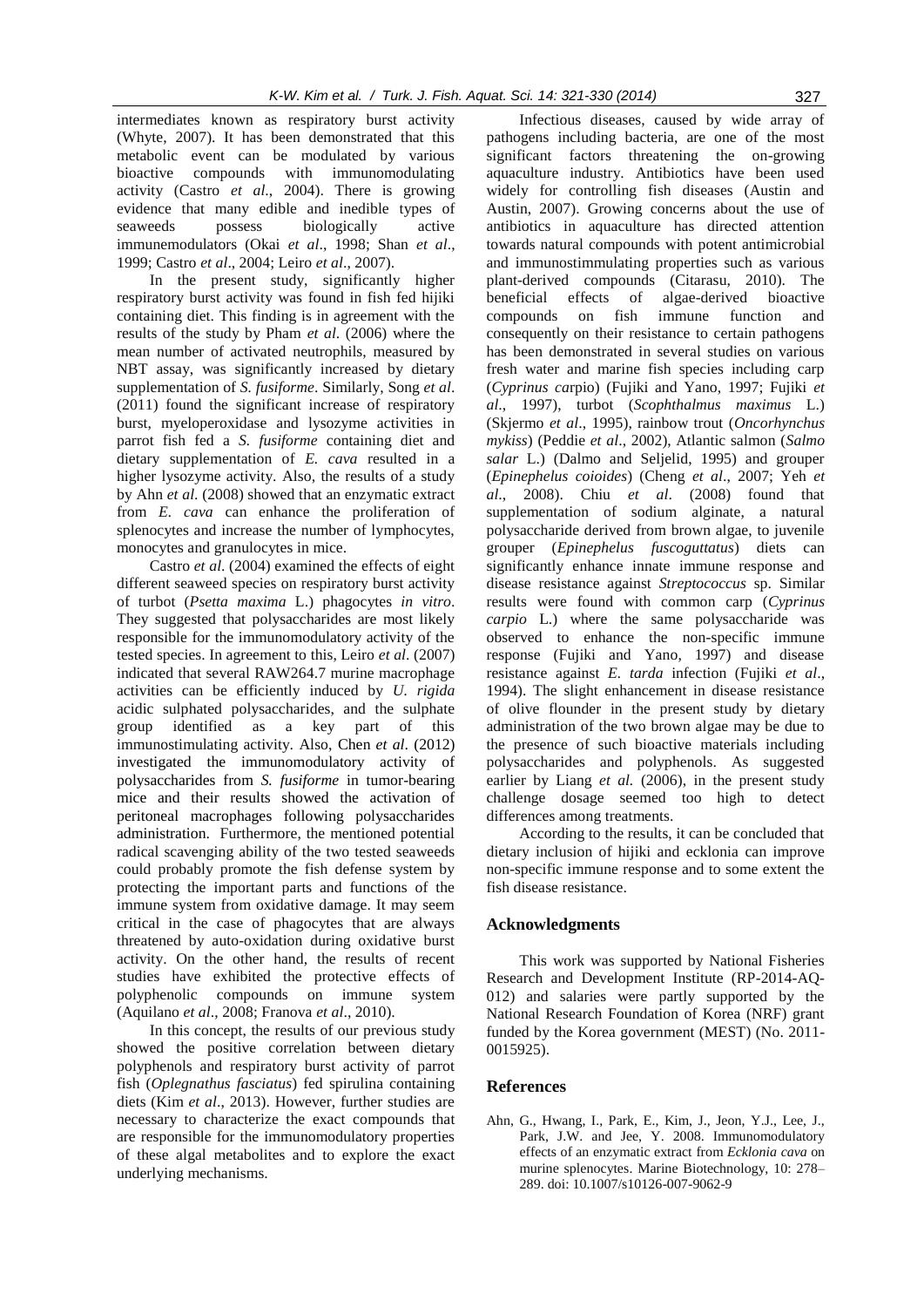- Amandi, A., Hiu, S.F., Rohovec, J.S. and Fryer, J.L. 1982. Isolation and characterization of *Edwardsiella tarda* from fall Chinook salmon (*Oncorhynchus tshawytscha*). Applied and Environmental Microbiology, 43: 1380-1384.
- Anderson, D.P. and Siwicki, A.K. 1995. Basic hematology and serology for fish health programs. In: M. Shariff, J.R. Arthur and R.P. Subasinghe (Eds.), Diseases in Asian Aquaculture II. Philippines fish Health Section, Asian Fisheries Society, Manila, 185 pp.
- AOAC (Association of Official Analytical Chemists), 1995. Official Methods of Analysis of Official Analytical Chemists International 16th ed. Association of Official Analytical Chemists, Arlington, VA, USA.
- Aoki, T., Kitao, T. and Fukudome, M. 1989. Chemotherapy against infection with multiple drug resistance strains of *Edwardsiella tarda* in cultured eels. Fish Pathology, 24: 161–168.
- Aquilano, K., Baldelli, S., Rotilio, G. and Ciriolo, M.R. 2008. Role of nitric oxide syntheses in Parkinson's disease: A review on the antioxidant and antiinflammatory activity of polyphenols. Neurochemical Research, 33: 2416–2426. doi: 10.1007/s11064-008-9697-6
- Austin, B. and Austin, D.A. 2007. Control. In Bacterial Fish Pathogens, Springer Netherlands: 337-404.
- Brand –Williams, W. 1995. Use of a free radical method to evaluate antioxidant activity. Food Science and Technology International, 28: 25-30.
- Bravo, L. 1998. Polyphenols: Chemistry, Dietary Sources, Metabolism, and Nutritional Significance. Nutrition Reviews, 56: 317-333. doi:10.1111/j.1753-4887.1998. tb01670.x.
- Brown, B.A. 1980. Routine hematology procedures. In: B.A. Brown (Ed.), Hematology, Principles and Procedures. Lea and Febiger, Philadelphia, USA: 71- 112.
- Castro, R., Zarra, I. and Lamas, J. 2004. Water soluble extracts modulate the respiratory burst activity of turbot phagocytes. Aquaculture, 229: 67-78. doi:10.1016/S0044-8486(03)00401-0.
- Citarasu, T. 2010. Herbal biomedicines: a new opportunity for aquaculture industry. Aquaculture International, 18: 403-414. doi: 10.1007/s10499-009-9253-7.
- Chen, X., Nie, W., Yu, G., Li, Y., Hu, Y., Lu, J. and Jin, L. 2012. Antitumor and immunomodulatory activity of polysaccharides from *Sargassum fusiforme*. Food and Chemical Toxicology, 50: 695-700. doi:10.1016/j.fct.2011.11.015
- Cheng, A.C., Tu, C.W., Chen, Y.Y., Nan, F.H. and Chen, J.C. 2007. The immunostimulatory effects of sodium alginate and iota-carrageenan on orange-spotted grouper *Epinephelus coioides* and its resistance against *Vibrio alginolyticus*. Fish and Shellfish Immunology, 22: 197–205. doi:10.1016/j.fsi.2006.04.009
- Chiu, S.T., Tsai, R.T., Hsu, J.P., Liu, C.H. and Cheng, W. 2008. Dietary sodium alginate administration to enhance the non-specific immune responses, and disease resistance of the juvenile grouper *Epinephelus fuscoguttatus*. Aquaculture, 277: 66–72. doi:10.1016/j.aquaculture.2008.01.032
- Dalmo, R.A. and Seljelid, R. 1995. The immunomodulatory effect of LPS, laminaran and sulphated laminaran [β (l,3)-D-glucan] on Atlantic salmon, *Salmo salar* L., macrophages *in -vitro.* Journal of Fish Diseases, 18: 175-185.
- Dantagnan, P., Hernandez, A., Borquez, A. and Mansilla, A. 2009. Inclusion of macroalgae meal (*Macrocystis pyrifera*) as feed ingredient for rainbow trout (*Oncorhynchus mykiss*): effect on flesh fatty acid composition. Aquaculture Research, 41: 87–94. doi: 10.1111/ j.1365-2109.2009.02308.x
- Diler, I., Tekinay, A.A., Güroy, D., Güroy, B.K. and Soyutürk, M. 2007. Effects of *Ulva rigida* on the growth, feed intake and body composition of common carp, *Cyprinus carpio L.* Journal of Biological Sciences, 7: 305-308. doi:10.3923/jbs.2007.305.308.
- Ergün, S., Soyutürk, M., Güroy, B., Güroy, D. and Merrifield, D. 2008. Influence of Ulva meal on growth, feed utilization, and body composition juvenile Nile tilapia, *Oreochromis niloticus* at two levels of dietary lipid. Aquaculture International, 17: 355-361. doi: 10.1007/s10499-008-9207-5
- Franova, S., Joskova, M., Sutovska, M., Novakova, E., Adamicova, K., Pechanova, O. and Nosalova, G. 2010. The efficiency of polyphenolic compounds on allergen induced hyperreactivity of the airways. Biomedicine and Preventive Nutrition, 1: 232–235. doi:10.1016/j.bionut.2010.09.002
- Fujiki, K., Matsuyama, H. and Yano, T. 1994. Protective effect of sodium alginates against bacterial infection in common carp, *Cyprinus carpio* L. Journal of Fish Diseases, 17: 349-355. doi: 10.1111/j.1365-2761. 1994.tb00230.x
- Fujiki, K. and Yano, T. 1997. Effects of sodium alginate on the non-specific defence system of the common carp (*Cyprinus carpio* L.). Fish and Shellfish Immunology, 7: 417–427.
- Fujiki, K., Shin, D., Nakao, M. and Yano, T. 1997. Effects of k-carrageenan on the non-specific defense system of carp *Cyprinus carpio*. Fisheries Science, 63: 934– 938.
- Güroy, B.K., Cirik, Ş., Güroy, D., Sanver, F. and Tekinay, A.A. 2007: Effects of *Ulva rigida* or *Cystoseira barbata* meals as a feed additive on growth performance, feed utilization, and body composition in Nile tilapia, *Oreochromis niloticus*. Turkish Journal of Veterinary and Animal Sciences, 31: 91–97.
- Heo, S.J., Lee, K.W., Song, C.B. and Jeon, Y.J. 2003. Antioxidant activity of enzymatic extracts from brown seaweeds. Algae, 18: 71-81. doi:10.4490/ALGAE. 2003.18.1.071.
- Heo, S.J., Park, E.J., Lee, K.W. and Jeon, Y.J. 2005. Antioxidant activities of enzymatic extracts from brown seaweeds. Bioresource Technology, 96: 1613– 1623. doi:10.1016/j.biortech.2004.07.013.
- Hernández Serrano, P. 2005. Responsible Use of Antibiotics in Aquaculture. FAO Fisheries Technical Paper. No. 469. FAO, Rome, 109 pp.
- Jang, M.S., Kim, J., Lim, C., Kim, Y.K. and Park, H.Y. 2005. Boiled-Water Extract from *Hizikia fusiformis* Showing Antioxidant Effects. Agricultural Chemistry and Biotechnology, 48: 202-206.
- Jung, S.J., Kitamura, S.I., Song, J.Y., Joung, I.Y. and Oh, M.J. 2005. Complete small subunit rRNA gene sequence of the scuticociliate *Miamiensis avidus* parhogenic to olive flounder *Paralichthys olivaceus*. Diseases of Aquatic Organisms, 64: 159–162. doi: 10.3354/dao064159
- Karawita, R., Siriwardhana, N., Lee, K.W., Heo, M.S., Yeo, I.K., Lee, Y.D. and Jeon, Y.J. 2005. Reactive oxygen species scavenging, metal chelation, reducing power and lipid peroxidation inhibition properties of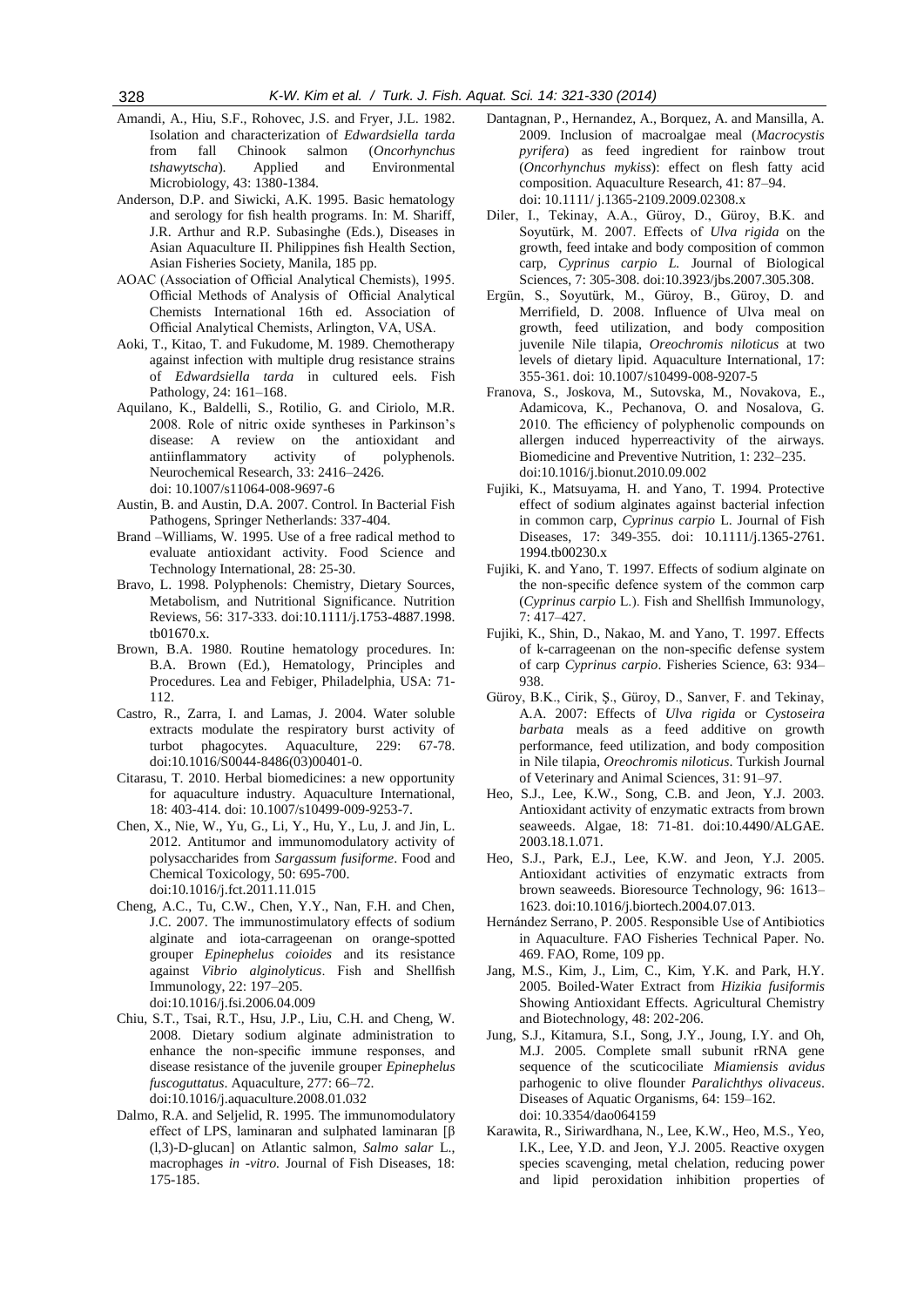different solvent fractions from *Hizikia fusiformis*. Food Research Technology, 220: 363–371. doi: 10.1007/s00217-004-1044-9

- Kang, K.A., Lee, K.H., Chae, S., Koh, Y.S., Yoo, B.S., Kim, J.H., Ham, Y.M., Baik, J.S., Lee, N.H. and Huun, J.W. 2005. Triphlorethol-A from Ecklonia cava protects V79-4 lung fibroblast against hydrogen peroxide induced cell damage. Free Radical Research, 39: 883–892. doi: 10.1080/10715760500161165
- Kang, R.S., Won, K.S., Hong, K.P. and Kim, J.M. 2001. Population studies on the Kelp *Ecklonia cava* and *Eisenia bicyclis* in Dokdo, Korea. Algae, 16: 209-215.
- Kim, J.A., Lee, J.M., Shin, D.B. and Lee, N.H. 2004. The antioxidant activity and tyrosinase inhibitory activity of phlorotannins in *Ecklonia cava*. Food Science and Biotechnology, 13: 476–480.
- Kim, S.S., Rahimnejad, S., Kim, K.W. and Lee, K.J. 2013. Partial Replacement of Fish Meal with *Spirulina pacifica* in Diets for Parrot Fish (*Oplegnathus fasciatus*). Turkish Journal of Fisheries and Aquatic Sciences, 13: 197–204. doi: 10.4194/1303-2712 v13\_2\_01
- Kim, S.S. and Lee, K.J. 2008. Effects of dietary kelp (*Ecklonia cava*) on growth and innate immunity in juvenile olive flounder *Paralichthys olivaceus*  (Temminck et Schlegel). Aquaculture Research, 39: 1687-1690. doi: 10.1111/j.1365-2109.2008.02046.x
- Kubota, S.S., Kaige, N., Miyazaki, T. and Miyashita, T. 1981. Histopathological studies on Edwardsiellosis of tilapia-1. Natural infection. Bulletin of the Faculty of Fisheries. Mie University, 9: 155-165.
- Lee, D.J. and Putnam, G.B. 1973. The response of rainbow trout to varying protein/energy ratios in a test diet. Journal of Nutrition, 103: 916-922.
- Leiro, J.M., Castro, R., Arranz, J.A. and Lamas, J. 2007. Immunomodulating activities of acidic sulphatated polysaccharides obtained from the seaweed *Ulva rigida* C.Agardh. International Immunopharmacology, 7: 879-888.
- Liang, M., Wang, J., Chang, Q. and Mai, K. 2006. Effects of different levels of fish protein hydrolysate in the diet on the nonspecific immunity of Japanese sea bass, *Lateolabrax japonicus* (*Cuvieret Valenciennes*, 1828). Aquaculture Research, 37: 102–106. doi: 10.1111/j.1365-2109.2005.01392.x
- Lindequist, U. and Schweder, T. 2001. Marine Biotechnology. In: H.J. Rehm and G. Reed (Eds.), Biotechnology, Wiley-VCH, Weinheim, 10: 441-484.
- Liu, J.N., Yoshida, Y., Wang, M.Q., Okai, Y. and Yamashita, U. 1997. B cell stimulating activity of seaweeds extracts. International Journal Immunopharmacology, 19: 135-142. doi: 10.1016/S0192-0561(97)00016-7
- McPhearson, R.M., DePaola, A., Zwyno, Z.R., Motes, M.L. and Guarino, A.M. 1991. Antibiotic resistance in Gram-negative bacteria from cultured catfish and aquaculture ponds. Aquaculture, 99: 203-211. doi: 10.1016/0044-8486(91)90241-X
- Minagawa, T., Nakai, T. and Muroga, K. 1983. *Edwardsiella tarda* in eel culture environment. Fish Pathology, 17: 243-250.
- [Nakagawa,](https://www.researchgate.net/researcher/78842111_Heisuke_Nakagawa/) H. 2011. Quality control of cultured fish by feed supplements. In: H-J. Ceccaldi, I. Dekeyser, M. Girault, G. Stora (Eds.), [Global Change: Mankind-](http://link.springer.com/book/10.1007/978-90-481-8630-3)[Marine Environment Interactions,](http://link.springer.com/book/10.1007/978-90-481-8630-3) Springer Science+Business Media B.V., Netherlands: 31-34.
- Nakatsugawa, T. 1983. *Edwardsiella tarda* isolated from

cultured young flounder, Fish Pathology, 18: 99–101.

- Newman, D.J., Cragg, G.M. and Snader, K.M. 2003. Natural products as source of new drugs over the period 1981-2002, Journal of Natural Products, 66: 1022-1037. doi: 10.1021/np030096l
- Okai, Y., Okai, K.H., Ishizaka, S. and Yamashita, U. 1997. Enhancing effect of polysaccharides from an edible brown alga, *Hijikia fusiformes* (Hijikia), on release of tumor necrosis factor alpha from macrophages of endotoxin-nonresponder C3H/HeJ mice. Nutrition and Cancer, 27: 74-79. doi:10.1080/01635589709514505.
- Okai, Y., Okai, K.H., Ishizaka, S., Ohtani, K., Yuasa, I.M. and Yamashita, U. 1998. Possible immunomodulating activities in an extract of edible brown algae, *Hijikia fusiformes* (Hijikia). Journal of the Science of Food and Aqriculture, 76: 56-62. doi: 10.1002/(SICI)1097- 0010(199801)76:1<56::AID-JSFA927>3.0.CO;2-L.
- Park, S.L. 2009. Disease control in Korean aquaculture. Fish Pathology, 44: 19-23. doi: 10.3147/jsfp.44.19.
- Peddie, S., Zou, J. and Secombes, C.J. 2002. Immunostimulation in the rainbow trout (*Oncorhynchus mykiss*) following intraperitoneal administration of Ergosan. Veterinary Immunology and Immunopathology, 86: 101–113. doi: 10.1016/S0165-2427(02)00019-3.
- Pham, M.A., Lee, K.J., Lee, B.J., Lim, S.J., Kim, S.S., Lee, Y.D., Heo, M.S. and Lee, K.W. 2006. Effects of dietary *Hizikia fusiformis* on growth and immune responses in juvenile olive flounder (*Paralichthys olivaceus*). *Asian* - Australasian Journal of *Animal* Sciences, 19: 1769-1775.
- Plumb, J.A. 1999. *Edwardsiella septicaemias*. In: P.T.K. Woo (Ed.), Fish Disease and Disorders. Viral, Bacterial and Fungal Infections. CAB International Wallingford, UK: 479-521.
- Sae-Oui, D., Muroga, K. and Nakai, T. 1984. A case of *Edwardsiella tarda* in cultured colored carp, *Cyprinus carpio*. Fish Pathology, 19: 197–199.
- Shan, B.E., Yoshida, Y., Koroda, E. and Yamashita, U. 1999. Immunomodulating activity of seaweed extract on human lymphocytes in vitro. International Journal of Immunopharmacology, 21: 59-70. doi: 10.1016/S0192-0561(98)00063-0.
- Siriwardhana, N., Lee, K.W., Kim, S.H., Ha, J.H. and Jeon, Y.J. 2003a. Antioxidant activity of *Hizikia fusiformis* on reactive oxygen species scavenging and lipid peroxidation inhibition. Food Science and Technology International, 9: 339-348. doi: 10.1177/108201303039014.
- Siriwardhana, N., Lee, K.W., Kim, S.H., Ha, J.H., Park, G.T. and Jeon, Y.J. 2003b. Lipid peroxidation inhibitory effects of *Hizikia fusiformis* methanolic extract on fish oils and linoleic acid. Food Science and Technology International, 10: 65-72. doi: 10.1177/1082013204043883.
- Siriwardhana, N., Jeon, Y.J., Kim, S.H., Ha, J.H., Heo, S.J. and Lee, K.W. 2004. Enzymatic hydrolysis for effective extraction of antioxidative compounds from *Hizikia fusiformis.* Algae, 19: 59-68. doi:10.4490/ algae.2004.19.1.059.
- Siriwardhana, N., Lee, K.W. and Jeon, Y.J. 2005. Radical scavenging potential of hydrophilic phlorotannins of *Hizikia fusiformis.* Algae, 20: 69–75. doi: 10.4490/algae.2005.20.1.069
- Skerget, M., Kotnik, P., Hadolin, M., Hras, A.R., Simonic, M. and Knez, Z. 2005. Phenols, proanthocyanidins, flavones and flavonols in some plant materials and the